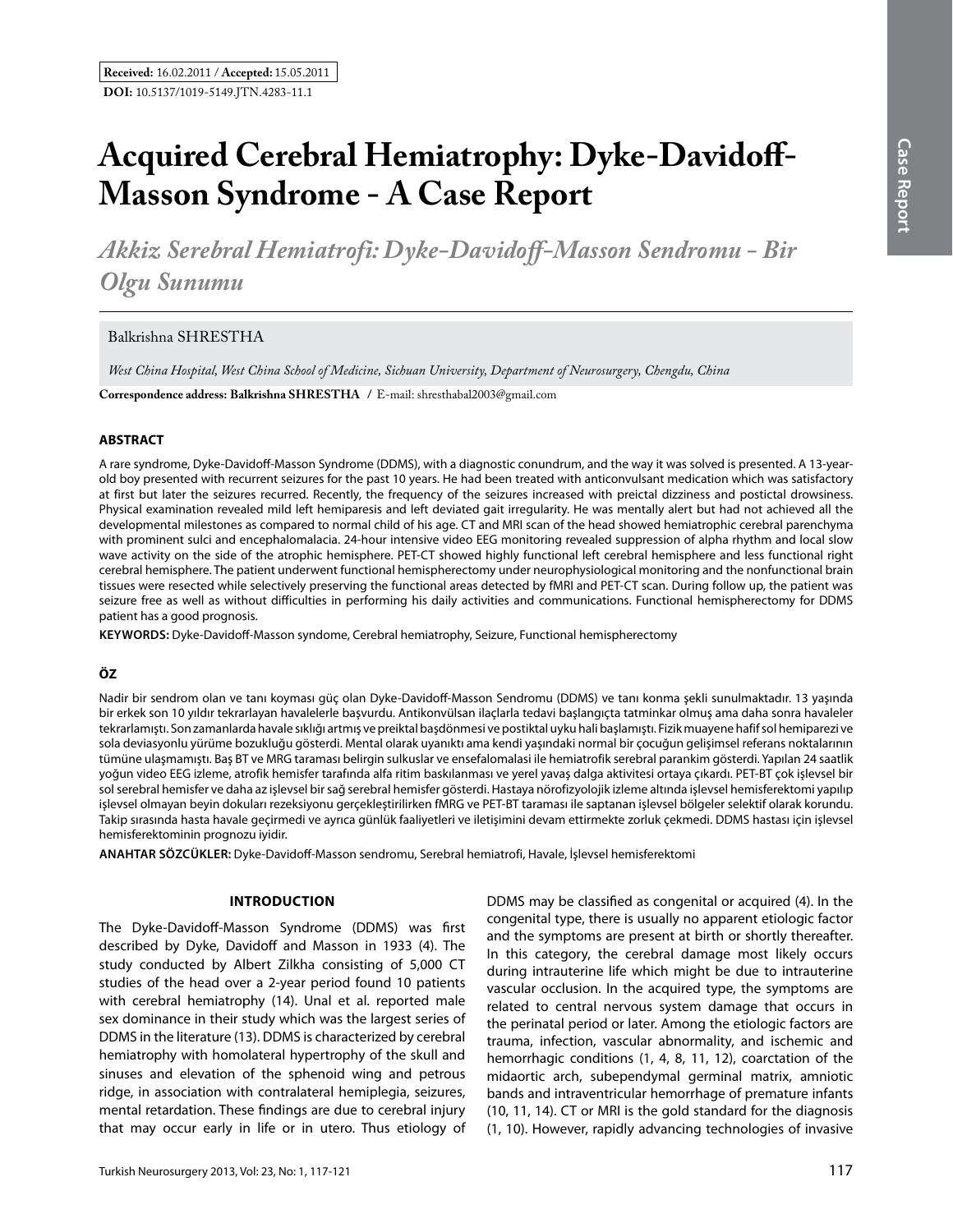and noninvasive functional imaging of the human brain, such as EEG, functional magnetic resonance imaging (fMRI) and positron emission tomography (PET) aid the correct diagnosis and proper management. One such rare case is reported here that was encountered in West China Hospital along with its clinical manifestations, radiological and electrophysiological features, diagnosis, differential diagnosis and appropriate treatment.

### **Case illustration**

A 13-year-old boy presented with recurrent seizures for past 10 years. This normally delivered child had seizure and left hemiparesis after bacterial pneumonia at the age of 9 months. During seizure he was unconscious with steady gaze, swallowing activities, crocidismus, but without tremor, muscle stiffness and urine or bowel incontinence. He was treated with anticonvulsant medication which was satisfactory at first but due to noncompliance the medication had poor effect and seizure recurred from time to time. Recently frequency of the seizure increased and had occurred once every 4~5 days, lasting usually for 20~30 minutes with preictal dizziness and postictal drowsiness. Physical examination revealed mild left hemiparesis, left deviated gait irregularity, and a congenital pinkish nevus in the forehead. He was mentally alert but had not achieved all the developmental milestones as compared to normal child of his age. Computed Tomography (CT) of head showed hemiatrophic cerebral parenchyma with prominent sulci and encephalomalacia. There was overdevelopment of the frontal and ethmoid sinuses and of the mastoid air cells. Elevation of the petrous ridge was also present. Dilatation of ipsilateral lateral ventricle and displacement of the midline structures toward the atrophic side were seen. The subarachnoid space was widened on the affected side (Figure 1). Head Magnetic Resonance Imaging (MRI) scan revealed right cerebral hemiatrophy with pachygyria, encephalomalacia, gliosis, porencephaly, loss of white and gray matters; hypoplastic cerebral peduncle, thalamus and internal capsule in the atrophic side; right ventricular enlargement and midline shift toward the atrophic side (Figure 3). 24-hour intensive video EEG monitoring revealed suppression of alpha rhythm in association with local slow wave activity on the side of the atrophic hemisphere. Right and left side EEG waves were highly asymmetrical. Right side EEG had relatively dominant slow waves on the anterofrontal, frontal, parietal, anterotemporal and midtemporal regions. Also the amplitudes on the right side were higher than the left (Figure 4). PET-CT showed highly functional left cerebral hemisphere and less functional right cerebral hemisphere (Figure 5, Figure 6). After detailed presurgical evaluation, the patient underwent functional hemispherectomy under neurophysiological monitoring and the nonfunctional brain tissues were resected while selectively preserving the functional areas detected by fMRI and PET-CT scan. Postoperative CT of the head after the right hemispherectomy showed a fluid filled right frontal area as well as preserved right occipital area and right basal ganglia (Figure 2). The patient was seizure free after the hemispherectomy, however,

there was CSF leakage through surgical wound which affected its healing and needed twice debridement of the wound, continuous CSF drainage, and several dressings. He had left hemiparesis which was much improved in his follow up examinations. During one year follow up, he was seizure free as well as without difficulties in performing his daily activities and communication.



**Figure 1:** Preoperative CT showing the right cerebral hemiatrophy with enlarged right ventricle, ipsilateral calvarial thickening, right deviation of the falx, left cerebral hypertrophy and compression of the left lateral ventricle.



**Figure 2:** Postoperative CT after functional hemispherectomy showing fluid filled right frontal area as well as preserved right occipital area and right basal ganglia.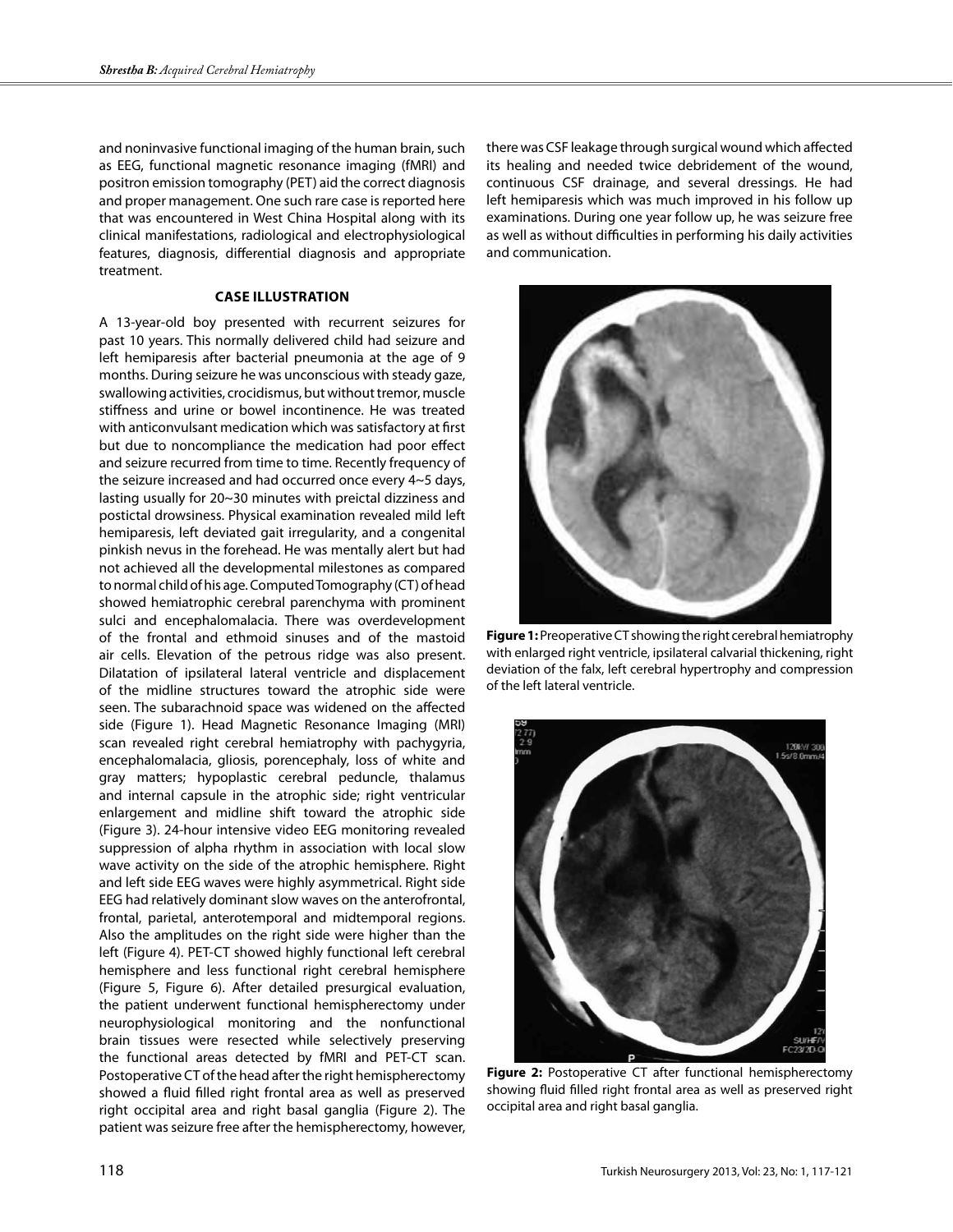

**Figure 3:** MRI (T1WI: right; T2WI: left) showing enlarged right ventricle, midline shift toward the atrophic side and hypoplastic right cerebral peduncle, thalamus and internal capsule, hypertrophic left hemisphere with left ventricular compression.



**Figure 4:** EEG: Right and left side EEG waves were highly asymmetrical. Slow waves were relatively dominant in FP2-A2, C4-A2, F4-A2, F8-A2 and T4-A2. Also the amplitudes in the right side were higher than left.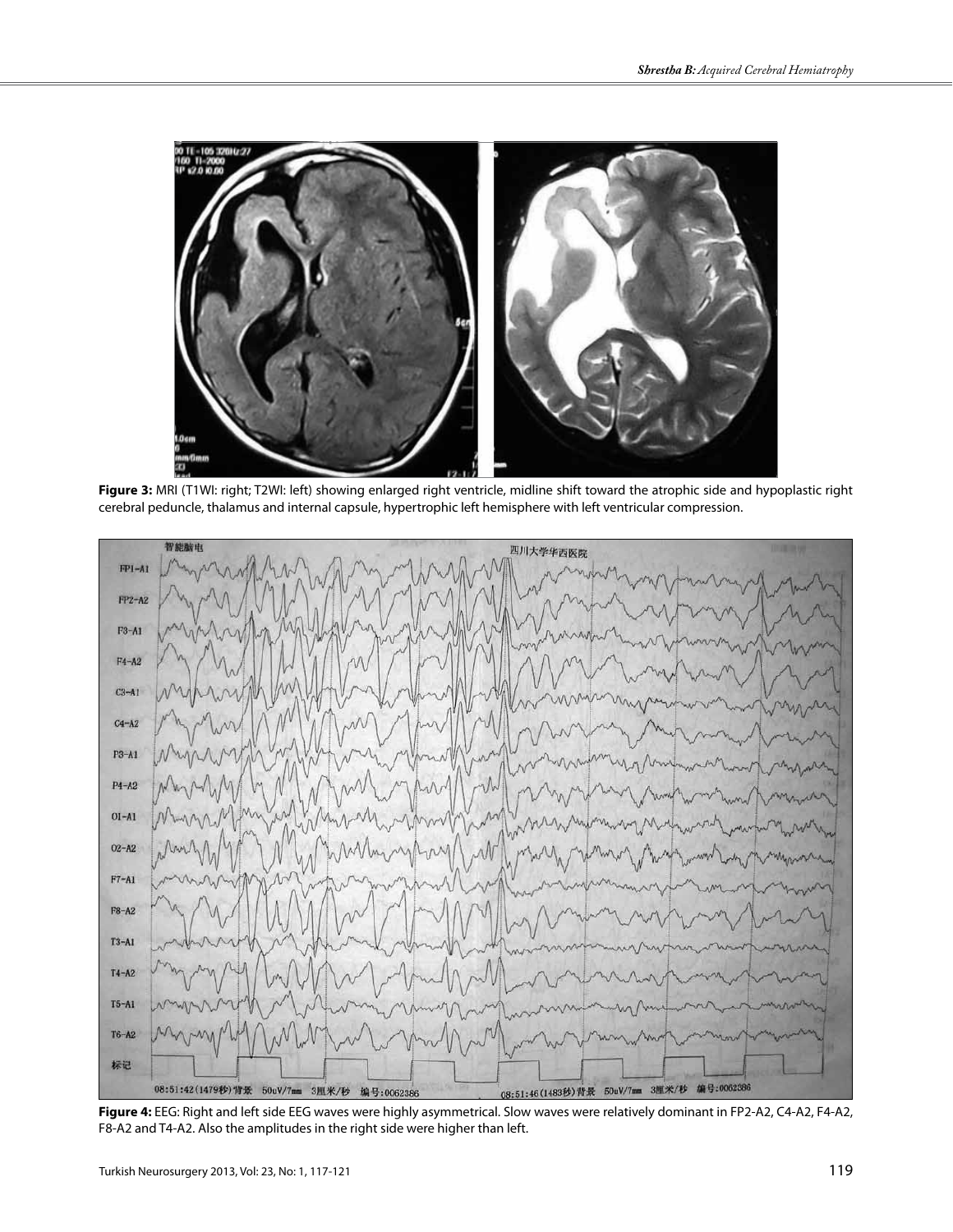## **Discussion**

Cortical hemiatrophy, hemiparesis, and seizures are the typical features of DDMS (4). The patient may develop seizure at first and then hemiparesis which was seen in this case or vice versa.



**Figure 5:** PET-CT. Transverse (right) and coronal (left) sections showing the highly functional left cerebral hemisphere and less functional right cerebral hemisphere.

Mental retardation may not present or appear years after the onset of hemiparesis (14). As Jules Cotard firstly recorded that unilateral cerebral atrophy in infancy does not necessarily lead to aphasia (9), DDMS patient not necessarily be aphasic. Radiological features of DDMS are unilateral loss of cerebral volume and associated compensatory bone alterations in the calvarium, like thickening, hyperpneumatization of the paranasal sinuses and mastoid cells and elevation of the petrous ridge and greater wing of the sphenoid bone (2). This case presented with most of the typical features of DDMS: cerebral hemiatrophy, seizures, contralateral hemiparesis, and mild mental retardation. Moreover compensatory cerebral hypertrophy was seen at contralateral hemisphere. The etiological factor in this patient was infection in the childhood that led the febrile seizure and recurrent seizures which inhibited the development of affected cortex. Garg et al. had also reported a similar etiological relation of cerebral hemiatrophy with febrile seizures (5). The prominent sulci and encephalomalacia in the atrophic hemisphere reflect a late onset of brain insults due to abnormal neuronal and glial proliferation or apoptosis during cortical development



**Figure 6:** Transverse PET-CT showing presence of functional activity in the occipital lobe as well as discrete functional activity of frontal and temporal lobes of the right cerebral hemisphere.